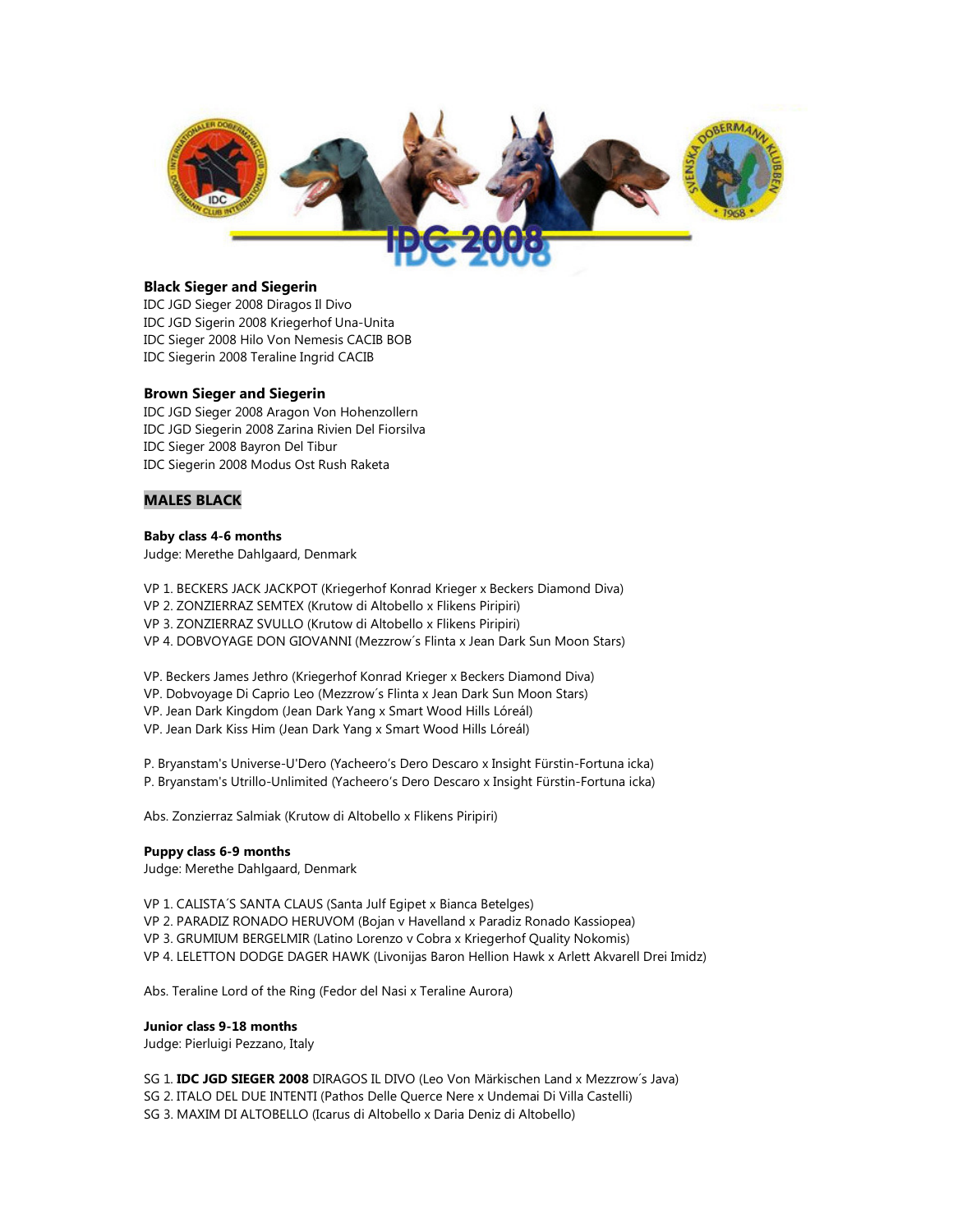SG 4. WENNHOF´S LENNOX-LEWIS (Come As You Are Jared x Iguana Betelges)

SG. Aragorn v Nobel Line (Smart Wood Hills Elisir x Smart Wood Hills Elisir)

SG. Attilla Elektra King (Nitro Del Rio Bianco x Rozita z Padoku)

- SG. Betelges Simon Del Nasi (Fedor del Nasi x Holly del Nasi)
- SG. Bäbies Garden Macho Man (Livonjias Baron Heart of Hamlet x Gracia Juliet Iz Slavnoi Stai)
- SG. Calista's Don Corleone (Shiko de Grande Vinko x Calista's Volvagia the Dragon)
- SG. Da Vinci Elite House (Latino Lorenzo von Cobra x Arizona Elite House)
- SG. Diragos Idol (Leo Von Märkischen Land x Mezzrow´s Java)
- SG. Julietteville's Lobo (Kriegerhof Konrad Krieger x Smart Wood Hills Tamara)
- SG. Julietteville's Lux (Kriegerhof Konrad Krieger x Smart Wood Hills Tamara)
- SG. Kin-Klau de Plegamans (Nitro del Rio Bianco x Festa-Fotre de Plegamanns)
- SG. Lex Luthor Del Gladio Nero (Grant di Villa Conte x Honda del Bosco Di Giano)
- SG. Little Niro di Altobello (Ferrofarahgomez Di campovalano x Wild Cherry Di Altobello)
- SG. Mezzrow's Mythos (Lucky Luke V Jahrestal x Mezzrow´s Zooma)
- SG. Paradiz Ronado Ultimatum (Paradiz Ronado Kosmos x Eria Pro Flavia-Freestyle)
- SG. Pride of Russia Ferro (Urbano Del Diamante Nero x Sharon Iz Zoosfery)
- SG. Questo Betelges (F´Hiram Abif Royal Bell x Greta Betelges)
- SG. Qouray Betelges (F´Hiram Abif Royal Bell x Greta Betelges)
- SG. Rakeem Betelges (Fedor del Nasi x Virginia Betelges)
- SG. Sancho del Diamante Nero (Victor Vito de Rio Bianco x Moby del Fiorsilva)
- SG. Sant Kreal Icaro at Kerynalgwynn (Sant Kreal Uwane x Yamaha Iz Slavnoi Stai)
- SG. Sant Kreal Zeus (Urbano Del Diamante Nero x Sant Kreal Ukrashenie)
- SG. Sant Kreal Zvenislav (Urbano Del Diamante Nero x Sant Kreal Ukrashenie)
- SG. Sant Kreal Zubano (Urbano Del Diamante Nero x Sant Kreal Ukrashenie )
- SG. Sergius-Aleksandrija Ocean for True North (Livonijas Baron Ikos Immortal x Adel-Adriana De Vinko)
- SG. Stay in Style Cart Capone (Livonijas Baron Heart Of Hamlet x Irria del Mediano)
- SG. Stay in Style Cedro Ceres (Livonijas Baron Heart Of Hamlet x Irria del Mediano)
- SG. Tahi-Reme Zebulon (Nitro del Rio Bianco x Tahi-Reme Giovanna)
- SG. Tamlands Danilo Ferrari (Fedor del Nasi x Aritaur Hermoine)
- SG. Tierra's Thriller (Sant Kreal Chicago x Tierra's Pretty Fly)
- SG. Yron di Altobello (Icarus di Altobello x Luna di Altobello)
- G. Imidz Bronko Barbados Dalores (Livonijas Baron Ikos Immortal x Imidz Dashenka Valjur Land)
- G. Delanie's Gismo (Delanie's Benito x Dobscot's Black Wictoria)

Disq. Go on Forever Brilliant Boss (Ramonburg´s Chinji x Sanguesa Velvet Venus)

#### **Intermediate class 15-24 months**

Judge: Helmut Redtenbacher, South Africa

- V 1. TAKE THAT VON JAHRESTAL (Livonijas Baron Hero Hieronimus x Princes Phiola von Jahrestal)
- V 2. LORD LITRO VON SILVERKROHN (Nitro del Rio Bianco x Celina Von Silverkrohn)
- V 3. CALISTA´S STRATO (Livoijas Baron Heart Of Hamlet x Bianca Betelges)
- V 4. ULISSE DELLE QUERCE NERE (Urbano Del Diamante Nero x Ninette Della Sinvessa)
- V. Ambur Sea Avatar Great (Pluto de Grande Vinko Imidz Galaxy Great)
- V. Chill Out's Mission Impossible (Leibs Solond Dark Devil Come As You Are Leia Organa)
- V. Fenix van Hof Ter Eeckhout (Addo van Hof Ter Eeckhout Zirana van Hof Ter Eeckhout)
- V. LeLetton Colt Cor'leon (Smart Wood Hills Ellington Gerri Arlett Akvarel Drei Imidz)
- V. Smart Wood Hills Respect Reebok (Livonijas Baron Hero Hieronimus Dea Doloris v Alpha Nordic)
- V. Tamlands Valentino Garavani (Fedor del Nasi Aritaur Hermione)
- SG. Cisko Nitro of Devil Inside (Nitro del Rio Bianco Irinland Farrah Faria)
- SG. Dobvoyage Benoit (Come As You Are In Charge Jean Dark Sun Moon Stars)
- SG. Dobvoyage Boniface (Come As You Are In Charge Jean Dark Sun Moon Stars)
- SG. Mezzrow's Pallas (Leo vom Märkischen Land Mezzrow's Gillian)
- SG. Oncemore Europe Expose (Kant di Altobello Santa Julf Vanilla)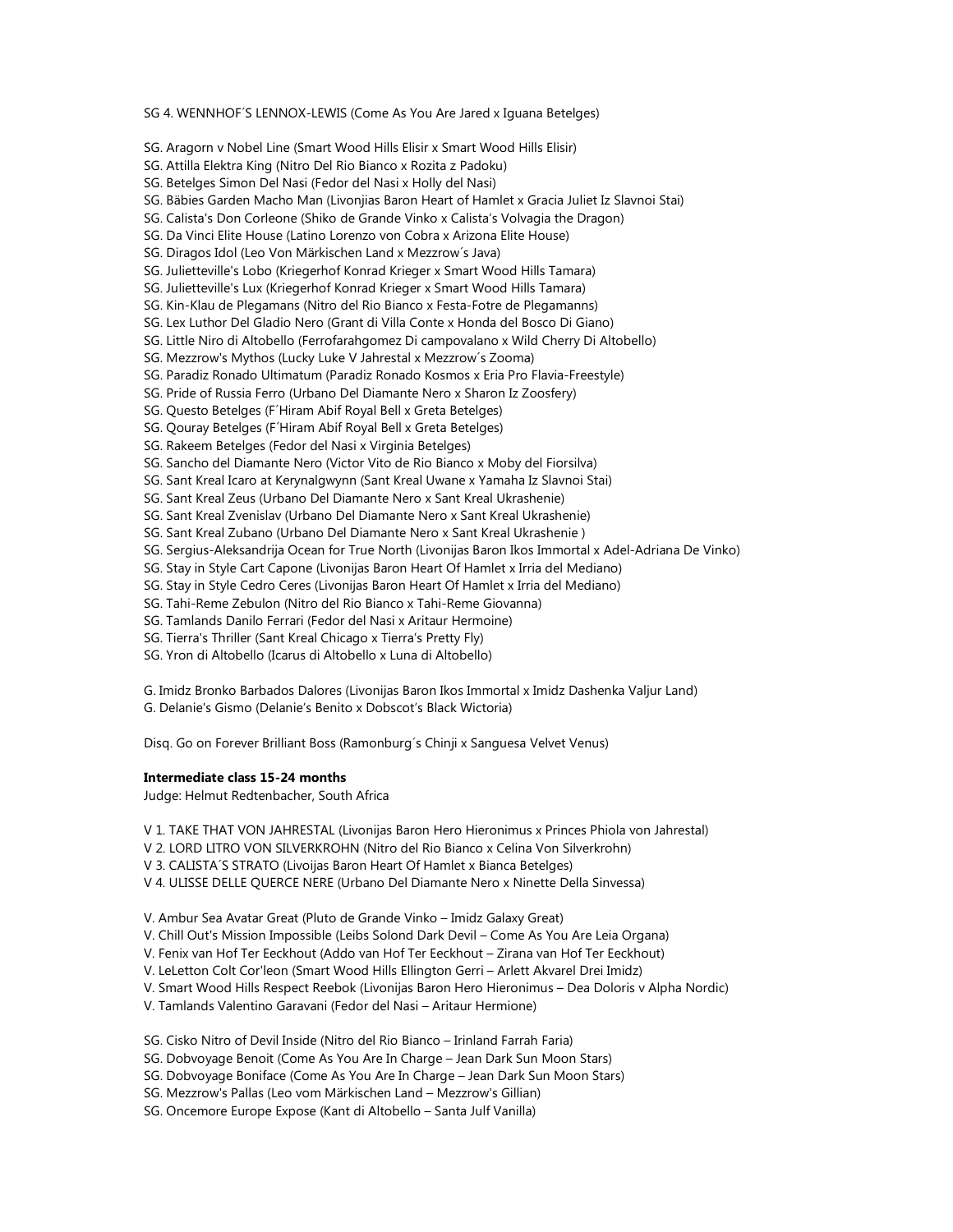Abs. Oncemore Exit (Kant di Altobello – Santa Julf Vanilla)

Disq. Pilate del Diamante Nero (Urbano del Diamante Nero – Ciody del Fiorsilva)

# **Open class**

Judge: Helmut Redtenbacher, South Africa

- V 1. CHESTER VON DER TÖPFERSTADT (Leo Vom Märkischen Land Gina Vom Märkischen Land)
- V 2. FOREST HELLFIRE (Imidz Dionis Valjur Land Sally The Best Line)
- V 3. KRIEGERHOF PRINZ TINTO (Kriegerhof Konrad Krieger Kriegerhof Werona v Alpha Nordic)
- V 4. JEAN DARK FUNTASTIC (Come As You Are Dalli Nonchalance v Gebrannten Walde)
- V. Come As You Are Napolo Nobile (Gino Gomez del Citone Come As You Are Freia)
- V. Emphatici's Black Charon (Nitro del Rio Bianco Kim Waland di Altobello)
- V. Folkare's Lector (Everest Betelges Folkare's Just-In-Time)
- V. Keyala Wot Kotka (Sergius-Aleksandrija Thriller Keyalas Wot a Thriller)
- V. Krutow di Altobello (Sant Kreal Tsenturion Phantasia di Altobello)
- V. Mito del Diamante Nero (Pathos delle Querce Nere Zama del Diamante Nero)
- V. Park Hill's Cool Cherban (Yacheero's El Grafito Hainide Vera-Valentine)
- V. Quattro del Rio Bianco (Benhurred dell Arco Azzuro Ursula del Rio Bianco)
- V. Santa Julf Equador (Tamerlan iz Slavnoi Stia Santa Julf Amazonka)
- V. Stay in Style Gaffar (Seedorf Irria del Mediano)
- V. Stay in Style Axiro (Seedorf Irria del Mediano)
- V. Terrorzone U Are Dynamite Steven (Don Dante Zamolxis Terrorzone Testarossa)
- V. Torontos Uno (Jivago van het Wantij Torontos Mikita)

SG. Aritaur Onassis (Aritaur Full Monty – Aritaur Diamond Ice)

- SG. Azarro-Acomo vom Gebrannten Walde (Volvo Betelges Irinland Zara Zeife)
- SG. Chill Out's Victory (Everest Betelges Dizi Ginga House)
- SG. Come As You Are Sirius (Matt di Stefusto Come As You Are Feba)
- SG. ERCCI von der Rosenhöhe (Come As You Are Godric Dana von der Rosenhöhe)
- SG. King of Crystal's Frank Forever (Don Dante Zamolxis King of Crystal's Etoile Elite)
- SG. Park Hill's Combat Cannon (Yacheero's El Grafito Hainide Vera-Valentine)
- SG. Tamlands Black Devil (Tor Bay the Best Line Bojana de Galius)
- SG. Tierra's Stay The Night (Jean Dark Yang Tierra's Pretty Fly)
- SG. Vice Versa Yaros (Master Max of Djarmati Herzogine Boriada No Demetra)
- SG. Xaro Miratio (Tahi-Reme Lucifer Kerrien Miratio)

Disq. Varvic-Valdo vom Gebrannten Walde (Fabius Pictor Renewal – Irinland Zara Zeife)

# **Working class**

Judge: Hans Wiblishauser, Germany

## V 1. **CAC IDC SIEGER 2008 BOB** - HILO VON NEMESIS (F´Hiram Abif Royal Bell - Castella von Nemesis)

- V 2. RON DEL FIORSILVA (Ferrofarah Gomez Di Campovalano Rivien of Tanderberg)
- V 3. PRINC PHYRRUS DE GAGNANT (Wanja Wandor v Stevinhage Ida Dzina de Gagnant)
- V 4. TERALINE INDIGO (Atreyo de Grande Vinko Teraline Aurora)
- V. Dobermundes AE Sugarbaker Sam (Graaf Erasm van Neerlands Stam Anni van de Donken)
- V. Hummer Hoch Legrants (Dester Elsan Haus Elsan Haus Aisha-Arisha)
- V. Indo del Diamante Nero (Urbano del Diamante Nero Ulla del Diamante Nero)
- V. Mezzrow's Pushkin (Leo vom Märkischen Land Mezzrow's Gillian)
- V. Santa Julf Dik Diver (Horus del Mediano Santa Julf Baryshnya Baltinava)
- V. Smart Wood Hills Ellington Gerri (Nestor iz Zoosfery Smart Wood Hills Italica)
- V. Stroll's Falck (Smart Wood Hills Ileks Stroll's Iris)
- V. Tahi-Reme Napoleon (Tahi-Reme Diablo Tahi-Reme Lolly)
- V. Vulcain of Devil Inside (F'Hiram Abif Royal Bell Come As You Are Delphi)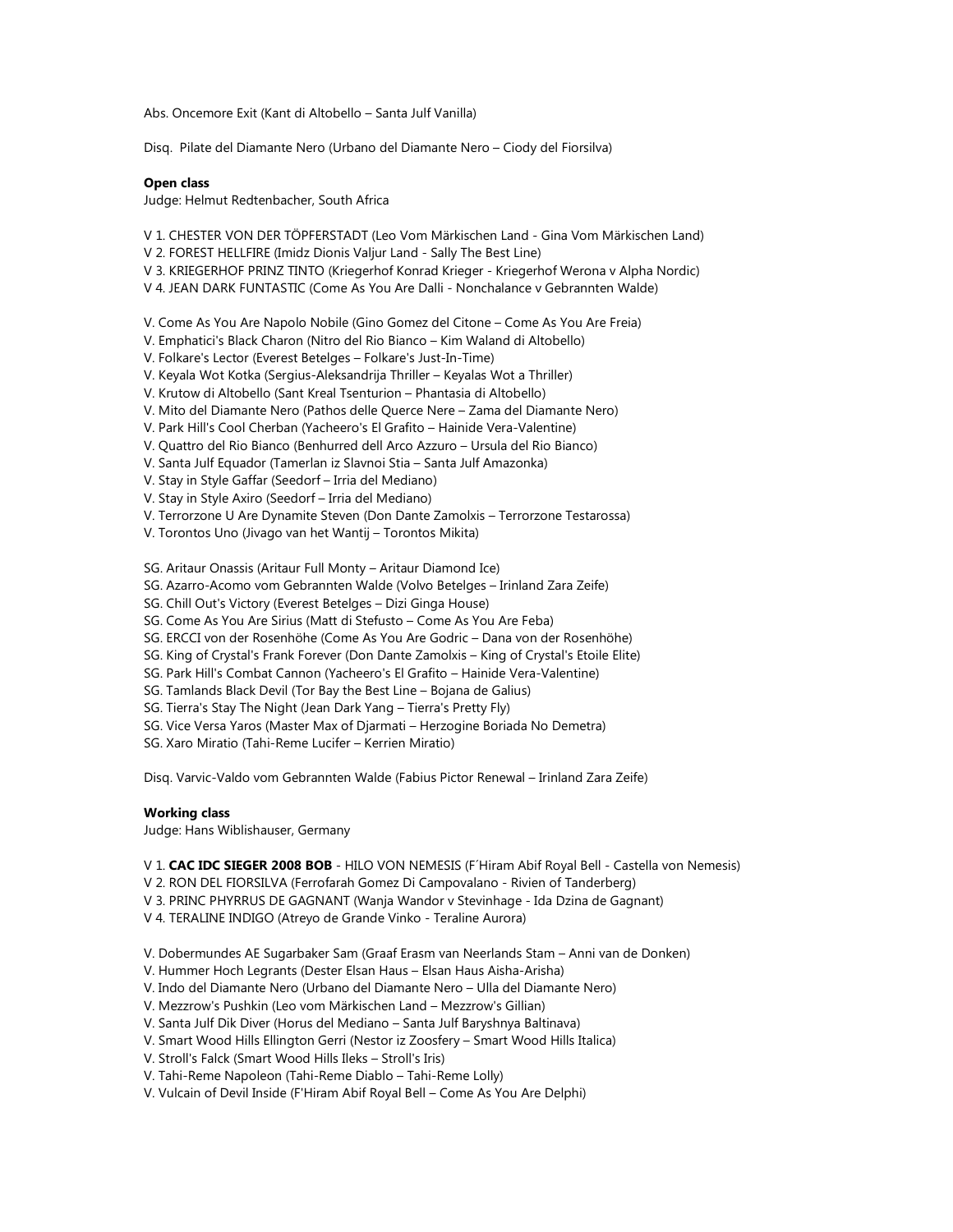# **Champion class**

Judge: Hans Wiblishauser, Germany

V 1. PAKO DAKER (Baron Nike Renewal - Ornella De Grande Vinko)

V 2. BRABUS IZ DOMA DOMENI (Fedor del Nasi - Barcelona Iz Doma Domeni)

V 3. MODUS OST WILD WIND (Pluto del Grande Vinko - Modus Ost Gottin Gera)

V 4. XROY Z PADOKU (Sant Kreal Rembrandt - Gravin Hanna Z Padoku)

V. Arnold Master of Masterhof (Master Max of Djarmati – Barira Wellgreeomed)

V. Falco von Nemesis (Godwin Asdemi di Matario – Borana von Nemesis)

V. Latino Lorenco von Cobra (Rui Manuel del Rio Bianco – Merlin von Cobra)

V. Livonijas Baron Heart of Hamlet (Nitro del Rio Bianco – Paola Penelopa Piligrimas)

V. Mezzrow's Flinta (Falk vom Märkischen Land – Mezzrow's Gilian)

V. Mezzrow's Jeremy (Justin von den Böllenruthen – Mezzrow's Gillian)

V. Nilo dei Nobili Nati (Goldeneye die Nobili Nati – Goldengirl die Nobili Nati)

V. Ramonburg's Enzo (Urbano del Diamante Nero – Ramonburg's Berenike)

V. Santa Julf Emperator (Tamerlan iz Slavnoi Stai – Santa Julf Amazonka)

V. Urbano del Diamante Nero (Victor Vito del Rio Bianco – Indiana del Diamante Nero)

V. Urasie vom Gebrannten Walde (Fabius Pictor Renewal – Prinzess Ivana vom Gebrannten Walde)

#### **Veteran**

Judge: Hans Wiblishauser, Germany

V 1. SMART WOOD HILLS ELISIR (Alfa Adelante del Citone - Raviol Iz Zoosfery)

V 2. ZONZIERRAZ OBELIX ( Jean Dark Fidji-Fuirinus - Adlercrest Schwarzwache Via)

V 3. TANGO PRINZ BETELGES (Baron Nike Renewal - Pia Betelges)

# **Honor class**

Judge: Hans Wiblishauser, Germany

V 1. HAINIDE ROLLS ROYCE ( Escobar Di casa Oz - Pascale v Roveline)

# **FEMALES BLACK**

## **Baby class 4-6 months**

Judge: Merethe Dahlgaard, Denmark

VP 1. DOBVOYAGE DOLCESSA (Mezzrow's Flinta - Jean Dark Sun Moon Stars) VP 2. BRYANSTAM'S UNDRA-UNIQUE (Yacheero's Dero Descaro - Insight Fürstin-Fortunaflicka) VP 3. BRYANSTAM'S ULTRA-UQUITA (Yacheero's Dero Descaro - Insight Fürstin-Fortunaflicka) VP 4. BRYANSTAM'S UNIVERSAL-UZITA (Yacheero's Dero Descaro - Insight Fürstin-Fortunaflicka)

#### **Puppy class 6-9 months**

Judge: Merethe Dahlgaard, Denmark

VP 1. KRIEGERHOF VIVA L'AMORE (Urbano Del Diamante Nero - Kriegerhof Rhianna)

VP 2. KRIEGERHOF VERSAILLE (Urbano Del Diamante Nero - Kriegerhof Rhianna)

VP 3. DESTINY DI ALTOBELLO (Peter Pan di Altobello - Gamona Ginga di Altobello)

VP 4. LELETTON DARK JEAN ( Livonijas Baron Hellion Hawk - Arlett Akvarel Drei Imidz)

VP. Biola von Nobel Line (Nitro del Rio Bianco – Livonija Baronessa Isis Isida)

VP. Calista's Vixen The Reindeer (Santa Julf Egipet – Bianca Betelges)

VP. Grumium Bellatrix (Latino Lorenco von Cobra – Kriegerhof Quality Nokomis)

VP. LeLetton Diamonds Are Forever (Livonijas Baron Hellion Hawk – Arlett Akvarel Drei Imidz)

VP. LeLetton Djipsi Rouse (Livonijas Baron Hellion Hawk – Arlett Akvarel Drei Imidz)

VP. Ossaca di Altobello (Power del Mediano – Fortuna di Altobello)

VP. Way Out West Ambica (Stay in Style Axiro – Chocolate vom Lehmannsfelsen)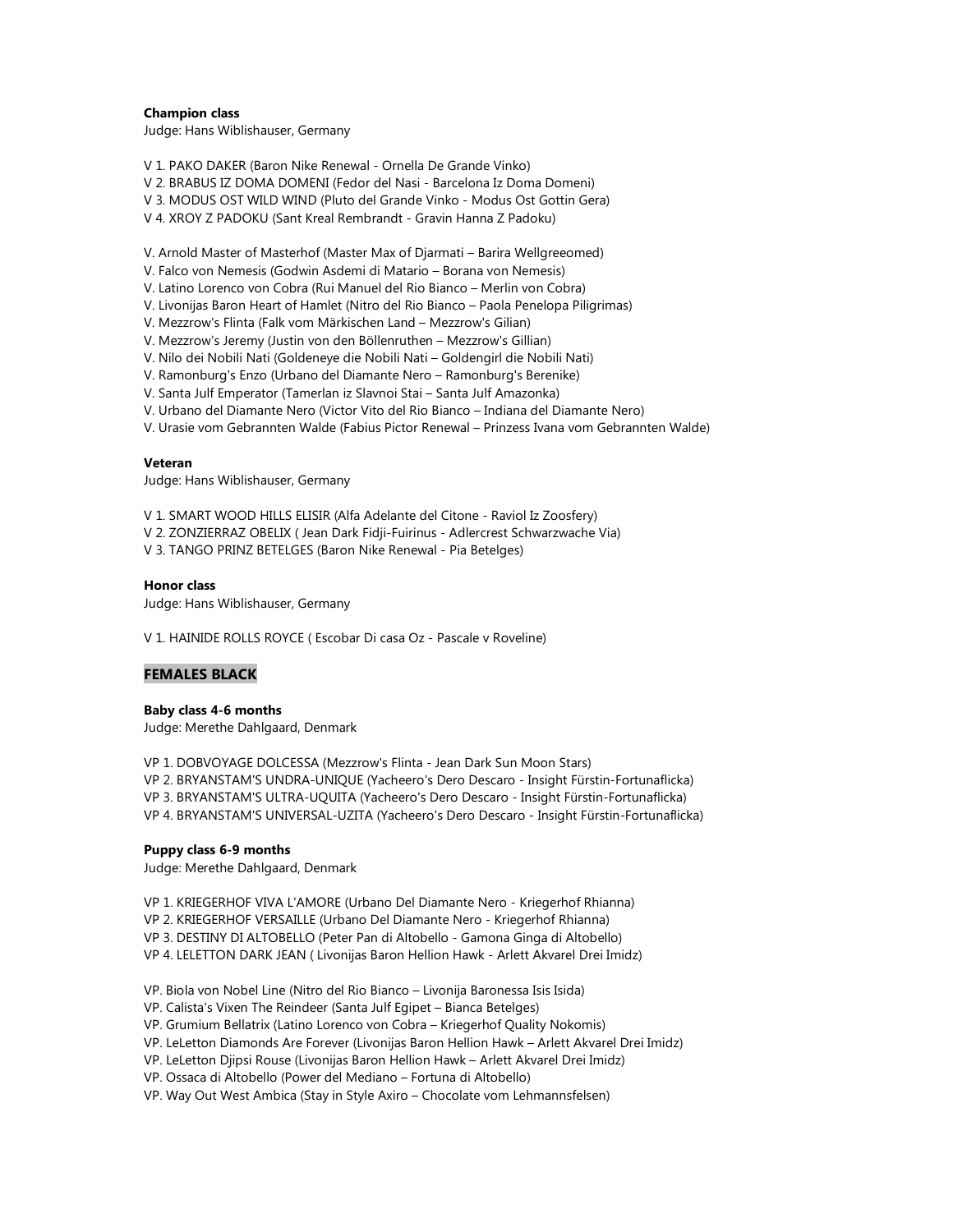P. Dark Inferno Czophia (Sant Kreal Chicago – Dark Inferno Bélize) P. Ultra Nova di Altobello (Tamlands Brabus Nasi – Panama di Altobello)

## **Junior class 9-18 months**

Judge: Helmut Redtenbacher, South Africa

SG 1. **IDC JGD SIEGERIN 2008** KRIEGERHOF UNA-UNITA (Nitro Del Rio Bianco - Kriegerhof Khloe-Kalina) SG 2. BLACK JAX'S BITS OF SCHUTZART (Livonijas Baron Heart of Hamlet-Black Jax's A Touch of Org) SG 3. SMART WOOD HILLS URSULA (Pathos Delle Querce Nere - Smart Wood Hills Beretta) SG 4. TAMLANDS DEA FRANCESCA (Fedor del Nasi - Aritaur Hermione) SG. Allure von Hohenzollern (Latino Lorenco von Cobra – Pebbles The Best Line) SG. Ansochristo's Corvette (Stroll's Falck – Ansochristo's Alkarinqua) SG. Athena (Cerridwen's Herion – Callista) SG. Babylon von Gini House (Falk vom Märkischen Land – Focus Ishtar) SG. Beata di Altobello (Fedor del Nasi – Golda di Altobello) SG. Beckers Ido Ninja (Livonijas Baron Heart of Hamlet – Kriegerhof Odessa) SG. Beckers Infinity Igra (Livonijas Baron Heart of Hamlet – Kriegerhof Odessa) SG. Black Jax's Bits of Insolence (Livonijas Baron Heart of Hamlet – Black Jax's A Touch of Organza) SG. Bonnie from Fourtheenth Meridian (Nitro del Rio Bianco – Grey Asdemi di Matario) SG. Bryanstam's Tosca-Tiamo (Walldobes Royan Rieger – Insight Fürstin-Fortunaflicka) SG. Bryanstam's Tzarina-Tanuschka (Walldobes Royan Rieger – Insight Fürstin-Fortunaflicka) SG. Celta Celsia of Devil Inside (Victor Vito del Rio Bianco – Irinland Arizona Ambree) SG. Chernika Du Wot A Thriller (Rensdorff Evsey at Keyala – Sant Kreal Utro Severa) SG. Diragos Ikara Colt (Leo vom Märkischen Land – Mezzrow's Java) SG. Diragos In Flames (Leo vom Märkischen Land – Mezzrow's Java) SG. Dobblinnérs Sot (Armani Dente del Gigante – Ardens Galaquyane) SG. Dobvoyage Bijou (Come As You Are In Charge – Jean Dark Sun Moon Stars) SG. Eria Pro Demi Dinamika (Pimm's Number One iz Doma Domeni – Eria Pro Theauros Troja) SG. Eve Elite House (F'Hiram Abif Royal Bell – Yalla iz Slavnoi Stai) SG. Gem'Givveeon Unice (Gem'Givveeon Quinn Quinlan – Gem'Givveeon Lambada) SG. Imidz Bella Ballada Dalores (Livonijas Baron Ikos Immortal – Imidz Dashenka Valjur Land) SG. Iris Katrin Berg (Imidz Major Al-Faruh Valjur Land – Imidz Carmella Drei Haus) SG. Juliettevilles Levina (Kriegerhof Konrad Krieger – Smart Wood Hills Tamara) SG. Karmelhofs Pretty Paola (Nitro del Rio Bianco – Tahi-Reme Indira) SG. Karmelhofs Quincey del Rio Tigris (Livonijas Baron Heart of Hamlet – Tahi-Reme Beverly) SG. Katia Daker (Eria Pro Maestro di Capella – Ornella de Grande Vinko) SG. Katrina Daker (Eria Pro Maestro di Capella – Ornella de Grande Vinko) SG. Kriegerhof Uma-Lina (Nitro del Rio Bianco – Kriegerhof Khloe-Kalina) SG. Legrant Land Bohema Born (Pimm's Number One iz Doma Domeni – Elsan Haus Aisha Arisha) SG. Legrant Land Blissful Breeze (Pimm's Number One iz Doma Domeni – Elsan Haus Aisha Arisha) SG. Lemira Shade di Altobello (Ferrofarahgomez di Campovalano – Wild Cherry di Altobello) SG. Ljuba Ljubava Alingar-Mag (Latino Lorenco von Cobra – Imidz Hanna Alingar) SG. Lucky di Altobello (Ferrofarahgomez di Campovalano – Wild Cherry di Altobello) SG. Mezzrow's Manda (Lucky Luke von Jahrestal – Mezzrow's Zooma) SG. Padova Betelges (Urbano del Diamante Nero – Anastasia Anja Betelges) SG. Pride of Russia Chanti Classika (Pimm's Number One iz Doma Domeni x Irinland Milena Mon Amo) SG. Pride of Russia Dolce Vita (Fedor del Nasi – Barcelona iz Doma Domeni) SG. Pride of Russia Doroteja (Fedor del Nasi – Barcelona iz Doma Domeni) SG. Pride of Russia Ferenzi (Urbano del Diamante Nero – Sharon iz Zoosfery) SG. Pride of Russia Fiorentina (Urbano del Diamante Nero – Sharon iz Zoosfery) SG. Qaramanta Betelges (F'Hiram Abif Royal Bell – Greta Betelges) SG. Remijaquare Barbarella (Livonijas Baron Ikos Immortal – Airz Esmir-Esmeralda) SG. Sant Kreal Idea Victoria (Sant Kreal Uwane – Yamaha iz Slavnoi Stai) SG. Sant Kreal Joli Nuit (Sant Kreal Yusupov – Sant Kreal Karmen) SG. Sant Kreal Klassika (Pimm's Number One iz Doma Domeni – Sant Kreal Monna Lisa) SG. Sant Kreal Madonna ( Sergius-Aleksandrija Rerikh – Sant Kreal Karmen) SG. Santa Julf Ibiza (Livonijas Baron Ikos Immortal – Santa Julf Amazonka)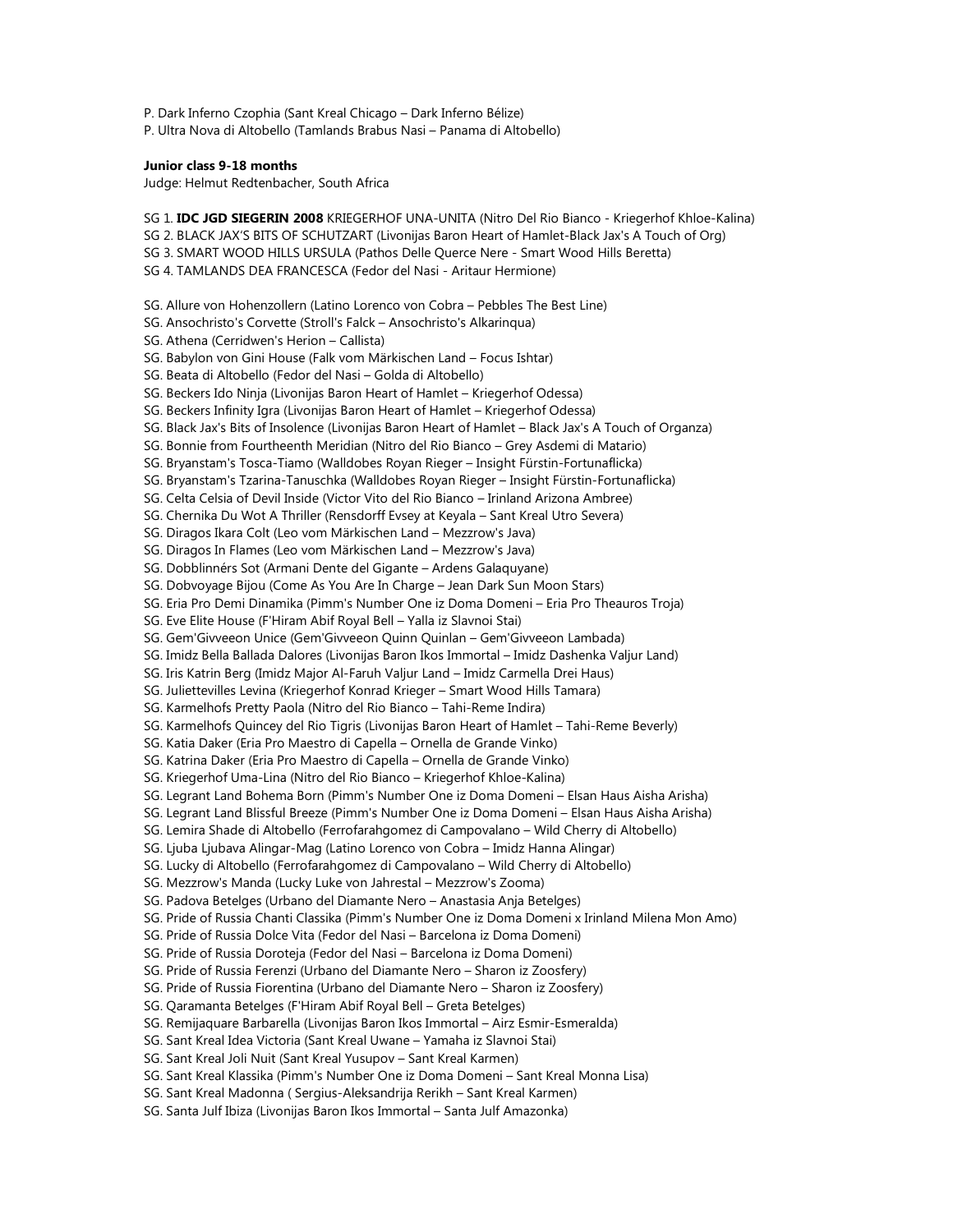- SG. Santa Julf Isamar (Livonijas Baron Ikos Immortal Santa Julf Amazonka)
- SG. Smart Wood Hills Ultima (Pathos delle Querce Nere Smart Wood Hills Beretta)
- SG. Smart Wood Hills Vivre-Vivien (Smart Wood Hills Ellington Gerri Smart Wood Hills Tigridia)
- SG. Smart Wood Hills Zarina (Smart Wood Hills Elisir Zhemchuzhina Chernozemija Zhenevieva)
- SG. Solveig iz Zoosfery (Euro Disel iz Zoosfery Yavlenie iz Zoosfery)
- SG. Stay In Style Chanel (Livonijas Baron Heart of Hamlet Irria del Mediano)
- SG. Tais Afinskaya iz Zoosfery (Nestor iz Zoosfery Electra iz Zoosfery)
- SG. Vaidava Aura (Bahrein Brando von Ashanti Imidz Edelweiss Dez)

#### **Intermediate class 15-24 months**

Judge: Pierluigi Pezzano, Italy

- V 1. SMART WOOD HILLS ROMA RAVIOL (Livonijas Baron Hero Hieronimus Dea Doloris v Alpha Nordic)
- V 2. TIGRIS LEWAN VON JAHRESTAL (Livonijas Baron Hero Hieronimus Princes Phiola von Jahrestal)
- V 3. DOBECHESTER BRIOLANA (Vincent-Vogue v Alpha Nordic Yacheero's Evviva Evita)
- V 4. BELLADONNA BLACK BALLERINA (Pimm's Number One Iz Doma Domeni Abbey van Les Deux Peupliers)
- V. Calista's Gertrude (Livonijas Baron Heart of Hamlet Bianca Betelges)
- V. Calista's Timandra (Livonijas Baron Heart of Hamlet Bianca Betelges)
- V. LeLetton Control Kiss Arlett (Smart Wood Hills Ellington Gerri Arlett Akvarel Drei Imidz)
- V. Liliane von Silverkrohn (Nitro del Rio Bianco Celina von Silverkrohn)
- V. Mezzrow's Priscilla (Leo vom Märkischen Land Mezzrow's Gillian)
- V. Mezzrow's Puma (Leo vom Märkischen Land Mezzrow's Gillian)
- V. Smart Wood Hills Russkaya Tsaritza (Livonijas Baron Hero Hieronimus Dea Doloris von Alpha Nordic)

SG. Chill Out's Never Ending Story (Leib Solond Dark Devil – Come As You Are Leia Organa)

- SG. Dasza z Padoku (Carlos z Padoku Santa Julf Venezia)
- SG. Free di Altobello (Nestor di Campovalano Zulu Lady di Altobello)
- SG. Princess Black Perl iz Zoosfery (Livonijas Baron Hero Hieronimus Orje Bolivia Banana)
- SG. Santa Julf Ingrid (Livonijas Baron Ikos Immortal Santa Julf Amazonka)
- SG. Zarita Miratio (Smart Wood Hills Ellington Gerri Selema Miratio)

G. Dalma E Herenya Morne Urya Nosta (Grant di Villa Conte – Anga Herenya Morne Urya Nosta)

Disq. Lillklacks Ylva (Frescos Living-Legend – Lillklacks Ebba)

# **Open class**

Judge: Thord Byström, Sweden

V 1. REMIJAGUARE ARABIKA JOLINE (Livonijas Baron Heart Of Hamlet - Airz Esmir-Esmeralda)

V 2. VIVIENNE MIRATIO (Tahi-Reme Lucifer - Kerrien Miratio)

- V 3. KABBALAH IZ ZOOSFERY (Livonijas Baron Hero Hieronimus BMW-Bavaria Iz Zoosfery)
- V 4. PARADIZ RONADO RIVIERA (Paradiz Ronado Otello Paradiz Ronado Apolda Alvalenta)

V. Ardens Ciara (Tyson di Campovalano – Come As You Are Jola)

V. Bentli iz Doma Domeni (Fedor del Nasi – Barcelona iz Doma Domeni)

V. Calista's Volvagia The Dragon (Neron Devil Garden – Lillklacks Berta)

V. Come As You Are Nova (Gino Gomez del Citone – Come As You Are Freia)

V. Come As You Are Savannah (Matt di Stefusto – Come As You Are Feba)

- V. Destiny's Phoenix Fiesta (Russkaya Mechta Andor Absolut Destiny's Rain Zamolxis)
- V. Dobvoyage Abigail (Mezzrow's Flinta Dobia'co Durabelle)
- V. Dobvoyage Agata (Mezzrow's Flinta Dobia'co Durabelle)
- V. Electra de Galius (Baron Nike Renewal Gama Ginga House)
- V. Eria Pro Reina Izabel (Irinland Eros Erato Eria Pro Lilia Blanka)
- V. Eria Pro Zahra Zuzanna (Tahi-Reme Diablo Eria Pro Lilia Blanka)
- V. Fiene Hellfire (Imidz Dionis Valjur Land Sally The Best Line)
- V. Gorse Gardena (Bady Boy Devil Garden Gorse Dunja)
- V. Grumium Aquila (Come As You Are Dalli Jean Dark Zibeline)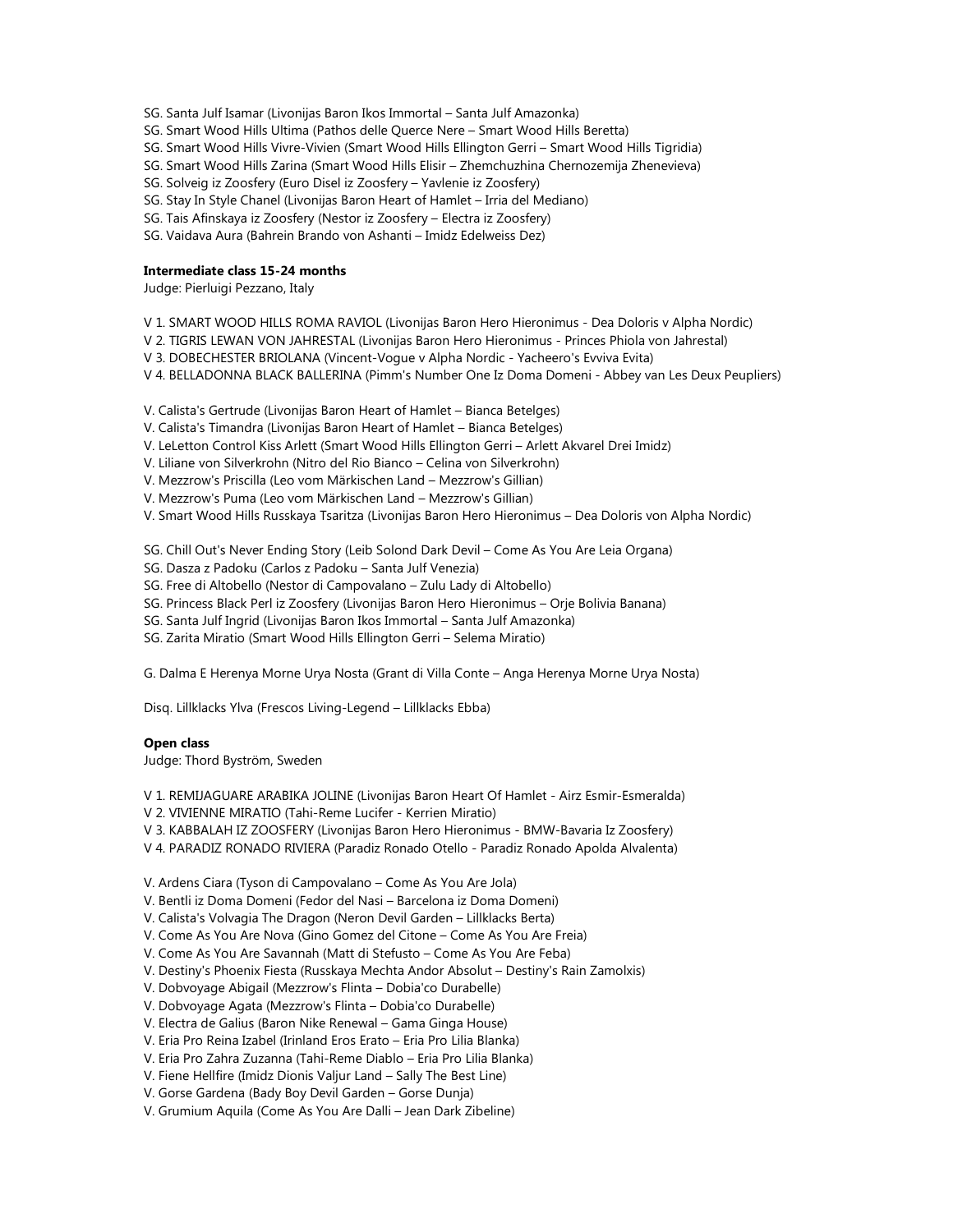V. Hera Betelges (Embargo Betelges – Una Betelges)

V. Iguana Betelges (Eko Royal Bell – Anastasia Anja Betelges)

V. Jean Dark Estee Lauder (Mezzrow's Faxe – Jean Dark Sun Moon Stars)

V. Juliettevilles Karma (Smart Wood Hills Elisir – Smart Wood Hills Tamara)

V. Karmen Majstersztyk (Gem'Givveeon Hurricane – Esmir de Salvo Windsor)

V. Kriegerhof Rhianna (Smart Wood Hills Elisir – Kriegerhof Incognita)

V. Legrant Land Alisha Amor (Pimm's Number One iz Doma Domeni – Dana Dariana Elsan Haus)

V. Legrant Land Atlanta Annie (Pimm's Number One iz Doma Domeni – Dana Dariana Elsan Haus)

V. Livonijas Baronessa Kingly Kassandra (Sant Kreal Rembrandt – Paola Penelopa Piligrimas)

V. Monwalt's Kraft Zelica (Zilan iz Zoosfery – Däsy's Fiini-Hulina)

V. Nevada Betelges (Livonijas Baron Heart of Hamlet – Virginia Betelges)

V. No-Diva Betelges (Livonijas Baron Heart of Hamlet – Virginia Betelges)

V. Sant Kreal Domino (Pluto de Grande Vinko – Sant Kreal Zabava)

V. Sant Kreal Taina (Sant Kreal Bronzovy Budda – Sant Kreal Zabava)

V. Sant Kreal Utro Severa at Keyala (Sergius-Aleksandrija Rerikh – Sant Kreal Karmen)

V. Smart Wood Hills Prada (Smart Wood Hills Ellington Gerri – Galantus Nobilis Venezuela)

V. Stay in Style Airria (Seedorf – Irria del Mediano)

V. Torontos Unique (Jivago van het Wantij – Torontos Mikita)

SG. Deep Delight Catchy Dathy (A'Dreams Pilot – Deep Delight Bold Bonita)

SG. Dark Inferno Belize (Smart Wood Hills Elisir – Jean Dark Liz Claiborne)

SG. Park Hill's X'mas Cherie (Yacheero's El Grafito – Hainide Vera-Valentine)

# **Working class**

Judge: Pierluigi Pezzano, Italy

V 1. **CAC, IDC SIEGERIN 2008** TERALINE INGRID (Atreyo De Grande Vinko - Teraline Aurora)

V 2. SILVANA SABRINA del Fiorsilva (Gino Gomez Del Citone - Rivien Of Tanderberg)

V 3. BARSELONA BRAVA iz Doma Domeni (Fedor del Nasi - Barselona Iz Doma Domeni)

V 4. Dobvoyage AMI (Mezzrow's Flinta - Dobia'co Durabelle)

V. A'sara Nigre from Fourteenth Meridian (Nitro del Rio Bianco – Grey Asdemi di Matario)

V. Beckers Fabulous Fila (Smart Wood Hills Elisir – Beckers Baby Blackbird)

V. Come As You Are Joy (Ardens Gauguin – Come As You Are Alabama)

V. Damajanty iz Zoosfery (Master Max of Djarmati – Bmw Bavaria iz Zoosfery)

V. Dobvoyage Anjuska (Mezzrow's Flinta – Dobia'co Durabelle)

V. Poison Pearl de Gagnant (Wanja Wandor van Stevinhage – Ida Dzina de Gagnant)

SG. Mezzrow's Vilde (Arab vom Fachenfelde – Mezzrow's Zooma)

SG. Paris dei Nobili Nati (Nilo dei Nobili Nati – Reika dei Nobili Nati)

SG. Sant Kreal Bellissima (Livonijas Baron Heart of Hamlet – Sant Kreal Monna Lisa)

SG. Smart Wood Hills Lancia (Smart Wood Hills Elisir – Smart Wood Hills Tigridia)

Disq. King of Crystal's Gaia Wanjadotter (Wanja Wandor van Stevinhage – King of Crystal's Eloise Elegance)

### **Champion class**

Judge: Pierluigi Pezzano, Italy

V 1. MISIA DEL FIORSILVA (Gino Gomez del Citone - Rivien of Tanderberg)

V 2. TERALINE DANCING QUEEN (Ali Amadeus Piligrimas - Teraline Aurora)

V 3. WILD CHERRY DI ALTOBELLO (Baron Nike Renewal - Ela Esmeralda Altobello)

V 4. KRIEGERHOF PRINSESS PARIS (Kriegerhof Konrad Krieger - Kriegerhof Werona v Alpha Nordic)

V. Ferrona iz Velikogo Knyazhestva (Nitro del Rio Bianco – Grethen)

V. Galilea Betelges (Fedor del Nasi – Virigina Betelges)

V. Ramonburg's Delilah (Nitro del Rio Bianco – Ramonburg's Viva)

V. Rossiyskiy Kolorit Madlen Mon Amore (Livonijas Baron Hero Hieronimus – Perri Primadonna Piligrimas)

V. Smart Wood Hills Glenmorangie (S'Lichobor Tigris – Smart Wood Hills Indiana Femma)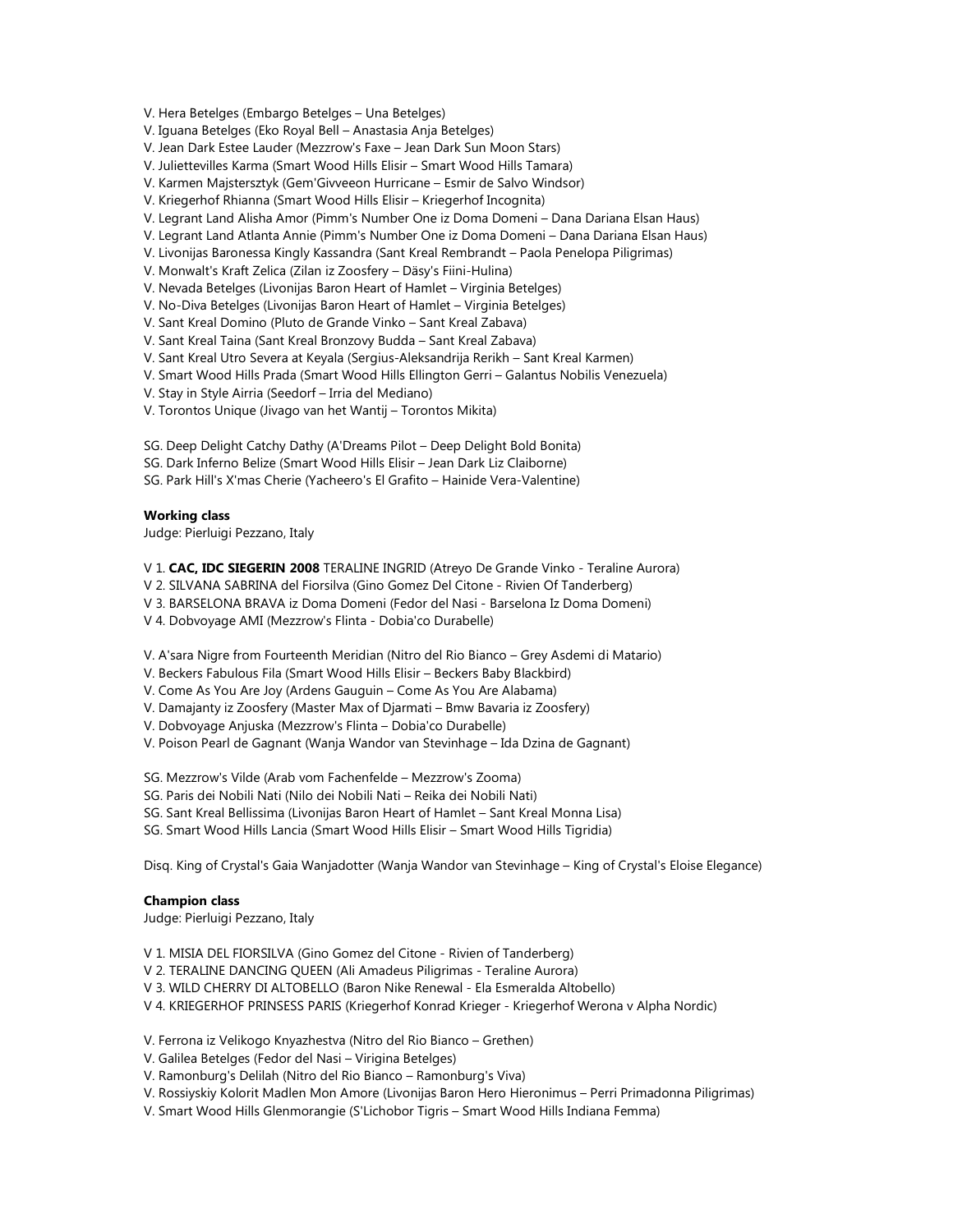**Honor class** 

Judge: Pierluigi Pezzano, Italy

V. IRRIA DEL MEDIANO (Master Max of Djarmati - Come As You Are Della Baronessa)

## **MALES BROWN**

#### **Baby class 4-6 months**

Judge: Merete Dahlgaard, Denmark

VP 1. JEAN DARK KING LIQUEUR (Jean Dark Yang - Smart Wood Hills L'oreal) VP 2. JEAN DARK KANON (Jean Dark Yang - Smart Wood Hill's L'oreal) VP 3. DOBVOYAGE DI MAGGIO (Mezzrow's Flinta - Jean Dark Sun Moon Stars)

### **Puppy class 6-9 months**

Judge: Merete Dahlgaard, Denmark

VP 1. KUBLAIKHAN VON NEMESIS (Ferro Farah Gomez di Campovalano - Borana von Nemesis) VP 2. GRUMIUM BETELGEUSE (Latino Lorenco von Cobra - Kriegerhof Quality Nokomis) VP 3. ORION DI ALTOBELLO (Power del Mediano - Fortuna di Altobello)

#### **Junior class 9-18 months**

Judge: Thord Byström, Sweden

- SG 1. **IDC JGD SIEGER 2008** ARAGON VON HOHENZOLLERN (Latino Lorenco von Cobra Pebbles the Best Line)
- SG 2. PRIDE OF RUSSIA DALGO (Fedor del Nasi Barselona Iz Doma Domeni)
- SG 3. SMART WOOD HILLS ZIPPO (Smart Wood Hills Elisir Zhemchuzhina Chernozemija Zhenevieva)
- SG 4. BYRON VON GINI HOUSE (Falk von Märkischen Land Focus Ishtar)

SG. Arctic Bear z Rybalkovy (Ramonburg's Chinji – Cynthia Halit Pasa)

- SG. Corleone Du Wot A Thriller (Rensdorff Evsey at Keyala Sant Kreal Utro Severa)
- SG. Izrafel Abe Atentator (Pathos delle Querce Nere Izrafel Maya di Altobello)
- SG. Lars Larsen Alingar-Mag (Latino Lorenco von Cobra Imidz Hanna Alingar)
- SG. Leggend D'oro di Altobello (Ferrofarahgomez di Campovalano Wild Cherry di Altobello)
- SG. Molecularis Apollon (Come As You Are Dalli Mezzrow's Iskra)
- SG. Pride of Russia Calipso (Pimm's Number One iz Doma Domeni Irinland Milena Mon Amore)
- SG. Ramon Betelges (Fedor del Nasi Virginia Betelges)
- SG. Sant Kreal Imperator (Sant Kreal Uwane Yamaha iz Slavnoi Stai)
- SG. Tamlands Dominic Farrah (Fedor del Nasi Aritaur Hermione)
- SG. Tira Vento Malibu (Sant Kreal Rembrandt Hacima z Padoku)
- SG. Kontessina Keks (Tahi-Reme Gerett Evropa Dob Shangri La)

Disq. Jean Dark John London Red (Raul Best of Island x Smart Wood Hills L'Oreal)

#### **Intermediate class 15-24 months**

Judge: Merete Dahlgaard, Denmark

- V 1. BURTON OF DEVIL INSIDE (Dallas Royal Bell Come As You Are Delfi)
- V 2. PINDOBS NEBO JUNIOR (Cosi'con Nebo Nodellus Beckers Denise-Delightful)
- V 3. DASTIN Z PADOKU (Carlos z Padoku Santa Julf Venezia)
- V 4. ÖNAS YRVÄDER DICK (Grim-Keepers Artus Cerridwen's Gavenia)

#### **Open class**

Judge: Merete Dahlgaard, Denmark

V 1. JEAN DARK HAVANA RESERVA (Come As You Are Dalli - Smart Wood Hills L'oreal) V 2. SMART WOOD HILLS MERCURY (Fedor del Nasi - Smart Wood Hills Beylis)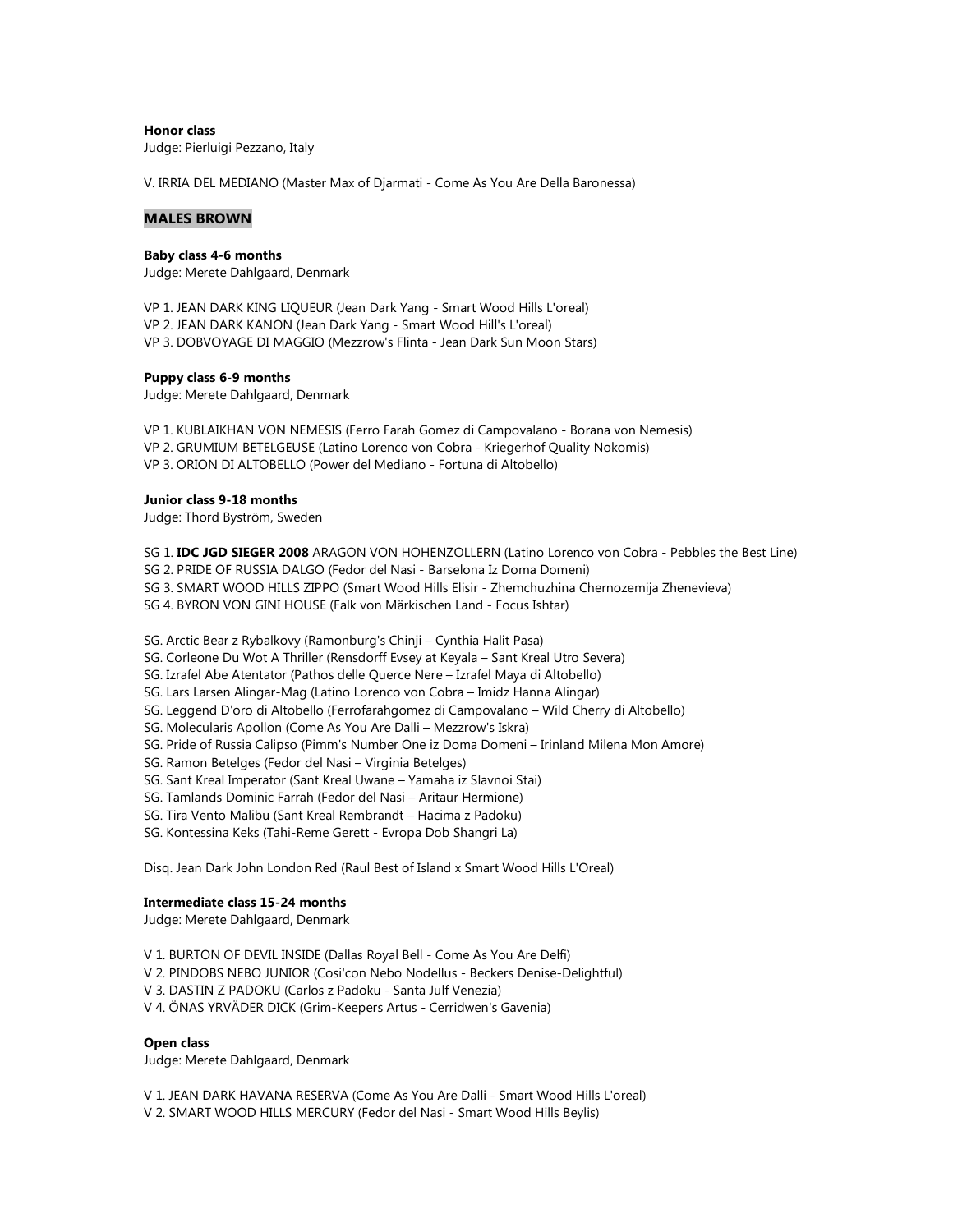V 3. SANT KREAL VIKING (Adamant de Grande Vinko - Sant Kreal Rubinovaya Roza) V 4. MEZZROW'S JUTAS (Justin Von Den Böllenruthen - Mezzrow's Gillian)

V. Ardens Xandor (Come As You Are Jared – Ardens Tabasco)

V. Julietteville's Kandy (Smart Wood Hills Elisir – Smart Wood Hills Tamara)

V. Modus Ost Borus Bora (Modus Ost Wild Wind – Modus Ost Vira Virtual)

V. Smart Wood Hills Neman (Tahi-Reme Gerett – Smart Wood Hills Pilar)

# **Working class**

Judge: Hans Wiblishauser, Germany

V 1. **CAC** BORIS IZ DOMA DOMENI (Fedor Del Nasi - Barselona Iz Doma Domeni)

V 2. SANTA JULF GRAF ALDO ( Rossiiskiy Kolorit Arbat Aldo - Irinland Zh'Dara)

V 3. SANT KREAL YUSUPOV (Sergius-Aleksandrija Rerikh - Sant Kreal Karmen)

V 4. SANT KREAL JAGO (Sant Dreal Uwane - Sant Kreal Baronessa Bravo)

# **Champion class**

Judge: Hans Wiblishauser, Germany

V 1. **IDC SIEGER 2008** BAYRON DEL TIBUR (Syrus Del Tibur - Quma Del Tibur)

V 2. JEAN DARK GRABAZZI (Jean Dark Yang - Smart Wood Hills L'Oreal)

V 3. TIRA VENTO CHOCO (Tahi-Reme Diablo - Hacima z Padoku)

V 4. ARMANI DENTE DEL GIGANTE (Baron Nike Renewal - Ines Cobra)

V. Aritaur Heracles at Brintala (Tamerlan iz Slavnoi Stai – Aritaur Dominatrix)

V. Bojan vom Havelland (Nando von Brandenburg – Isana vom Märkischen Land)

V. Chemchuzhina chernozemja Dorian (Bombastic vom Hanseaten – Zolotaya Dinastiya Zemfira)

V. Jean Dark Yang (Come As You Are Dalli – Jean Dark Gucci-Gasoya)

V. Jerome Favola di Satti (Quilliam Quassim del Citone – Galya iz Zoosfery)

V. Kriegerhof Quasim Nokomis (Smart Wood Hills Elisir – Smart Wood Hills Iksora)

V. Modus Ost Russian Red (Livonijas Baron Hitch Cock – Modus Ost Evva Eurudice)

V. Rensdorff Evsey at Keyala (Tamerlan iz Slavnoi Stai – Rensdorff Amaridge)

V. Rossiyskiy Kolorit Pirs Platinum Prado (Piero Pepino Piligrimas – Eria Pro Nefertiti Nafti)

# **Veteran class**

Judge: Hans Wiblishauser, Germany

V 1. COME AS YOU ARE DALLI (Alfa Adelante Del Citone - Come As You Are Alabama)

# **FEMALES BROWN**

#### **Baby class 4-6 months**

Judge: Merete Dahlgaard, Denmark

VP 1. BECKERS JEWEL JEZIBEL (Kriegerhof Konrad Krieger - Beckers Dimond-Diva) VP 2. JEAN DARK KISS AND TELL (Jean Dark Yang - Smart Wood Hills L'oreal) VP 3. JEAN DARK KIA ORA (Jean Dark Yang - Smart Wood Hills L'oreal) VP 4. DOBVOYAGE DONNATELLA (Mezzrow's Flinta - Jean Dark Sun Moon Stars)

VP. Jean Dark Kylie Minogue (Jean Dark Yang - Smart Wood Hills L'oreal)

# **Puppy class 6-9 months**

Judge: Merete Dahlgaard, Denmark

VP 1. IMPRESSIVE IMAGENY DE GRANDE VINKO (Boris iz Doma Domeni - Ukrainka de Grande Vinko) VP 2. MODUS OST TAU TAORMINA (Modus Ost Aviator Ace - Modus Ost Galla Galaksis) VP 3. ORANGINA DI ALTOBELLO (Power Del Mediano - Fortuna Di Altobello)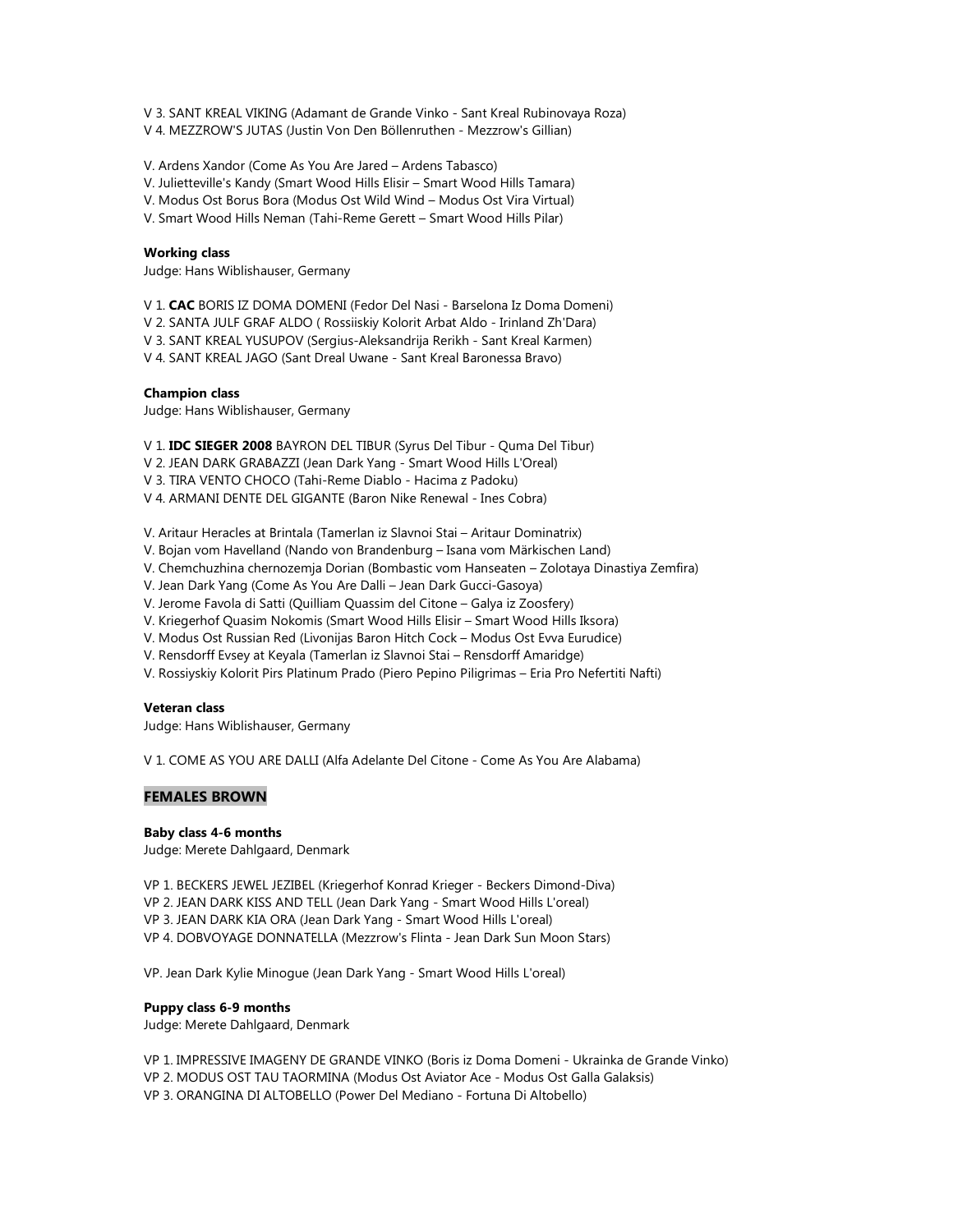#### **Junior class 9-18 months**

Judge: Thord Byström, Sweden

SG 1. **IDC JGD SIEGERIN 2008** ZARINA RIVIEN DEL FIORSILVA (Rafael Vincente Del Citone - Rivien of Tanderberg)

SG 2. MALENA DI ALTOBELLO (Fedor del Nasi - Ester di Altobello)

SG 3. YELLENA DI ALTOBELLO (Icarus Di Altobello - Luna Di Altobello)

SG 4. PRIDE OF RUSSIA DASHA (Fedor del Nasi - Barselona Iz Doma Domeni)

SG. Armani von Hohenzollern (Latino Lorenco von Cobra – Pebbles the Best Line)

- SG. Betelges Savanja del Nasi (Fedor del Nasi Holly del Nasi)
- SG. Betelges Sena del Nasi (Fedor del Nasi Holly del Nasi)

SG. Come As You Are Zelda (Ardens Uran – Come As You Are Feba)

SG. Crystal du Wot A Thriller (Rensdorff Evsey at Keyala – Sant Kreal Utro Severa)

SG. Djamila Elite House (Latino Lorenco v. Cobra – Arizona Elite House)

SG. Dobvoyage Benedicte (Come As You Are in Charge – Jean Dark Sun Moon Stars)

SG. Emily vom Havelland (Tahi-Reme Diablo – Isana vom Märkischen Land)

SG. Jean Dark I Love You (Jean Dark Guess – Jean Dark Attitude)

SG. Jean Dark J'adore (Raul Best of Island – Smart Wood Hills L'Oreal)

SG. Juliettevilles Lana (Kriegerhof Konrad Krieger – Smart Wood Hills Tamara)

- SG. Modus Ost Sophia Santana (Bojan vom Havelland Modus Ost Formula First)
- SG. Pride of Russia Cassandra (Pimm's Number One iz Doma Domeni Irinland Milena Mon Amore)
- SG. Sant Kreal Isidora (Sant Kreal Uwane Yamaha iz Slavnoi Stai)
- SG. Santa Julf Karelia (Tahi-Reme Gerett Santa Julf Dea de Vita)
- SG. Smart Wood Hills Uma (Pathos delle Querce Nere Smart Wood Hills Beretta)
- SG .Smart Wood Hills Zemfira (Smart Wood Hills Elisir Zhemchuzhina Chernozemija Zhenevieva)
- SG. Vaidava Arsenia (Bahrein Brando von Ashanti Imidz Edelwaiss)

G. Destiny's Child Elite House (Latino Lorenco von Cobra – Arizona Elite House)

#### **Intermediate class 15-24 months**

Judge: Merete Dahlgaard, Denmark

V 1. CHAYA CAYENNE DI ALTOBELLO (Master Max of Djarmati - Sant Kreal Hrustalnaya Mechta)

V 2. FARAH FERRANDINA V. LIINIKA STAMM (Cosi'con Nebo Nodellus - Stroll's Zuma)

V 3. – PARADIZ RONADO SIMPHONJIJA (Smart Wood Hills Ellington Garry - Paradiz Ronado Kassiopea)

# **Open class**

Judge: Thord Byström, Sweden

V 1. CIARA ELITE HOUSE (Pimm's Number One iz Doma Domeni - Yalla iz Slavnoi Stai)

V 2. JEAN DARK HOT COUTURE (Come As You Are Dalli - Smart Wood Hills L'Oreal)

V 3. STAY IN STYLE AGRATA (Seedorf - Irria Del Mediano)

V 4. ARDENS ULITKA (Ardens Gauguin - Ivana Di Satti)

V. A'Donikons Zinta (A'Donikons Seisans – A'Donikons Troyana)

- V. Baronessa Rhea (Eko Royal Bell Hercogine Boriada No Demetra)
- V. Kriegerhof Quality Nokomis (Smart Wood Hills Elisir Smart Wood Hills Iksora)
- V. Sant Kreal Vivache (Adamant de Grande Vinko Sant Kreal Rubinovaya Roza)
- V. Smart Wood Hills Princess Ruska (Smart Wood Hills Ellington Gerri Galanthus Nobilis Venezuela)

#### **Working class**

Judge: Merete Dahlgaard, Denmark

- V 1. **CAC** KARMA KAJA DEL NASI (Ferrofarah Gomez di Campovalano Wallis Niki of Tanderberg)
- V 2. KRIEGERHOF ROSINE (Smart Wood Hills Elisir Kreigerhof Incognita)
- V 3. JEAN DARK GOSSIP ( Jean Dark Yang Smart Wood Hills L'Oreal)

V 4. CHOCOLATE VOM LEHMANNSFELSEN (Fago Asjoko Di Matarjo - Aika Vom Lehmannsfelsen)